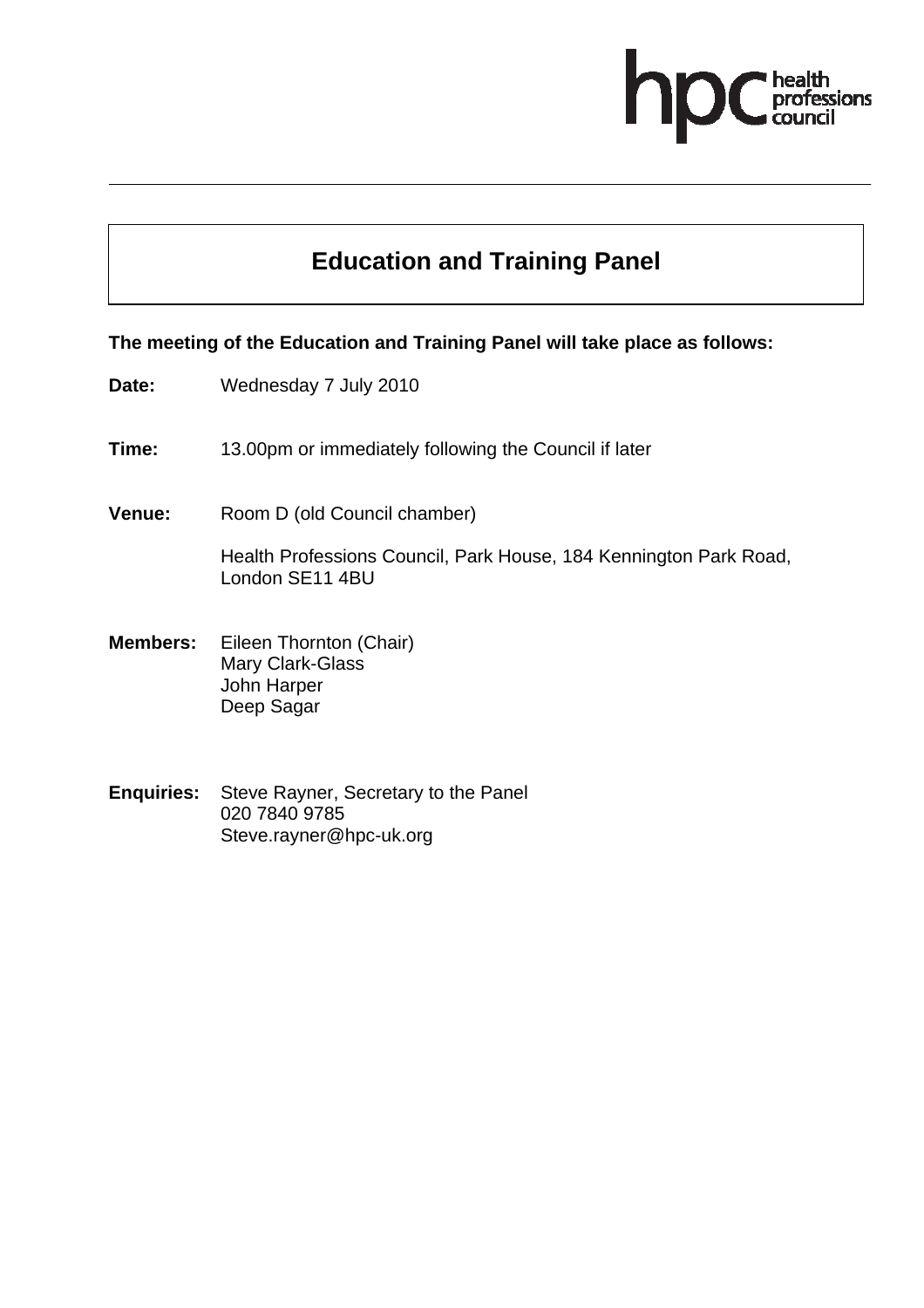Public Agenda

|    | Apologies for absence                 | verbal |
|----|---------------------------------------|--------|
| 2. | Declarations of conflicts of interest | verbal |
| 3. | Programme approval                    |        |

## **A.** Programmes in respect of which approval/ongoing enclosure 1 **approval is recommended without conditions:** paper ETP13/10

| <b>Education provider</b>          | <b>Programme Name</b>                           | Mode              |
|------------------------------------|-------------------------------------------------|-------------------|
| <b>Sheffield Hallam University</b> | <b>BSc (Hons) Occupational Therapy Practice</b> | <b>Work Based</b> |
|                                    | <b>Based Learning</b>                           | learning          |
| <b>Sheffield Hallam University</b> | BSc (Hons) Physiotherapy Practice Based         | <b>Work Based</b> |
|                                    | Learning                                        | learning          |

# **B.** Programmes in respect of which approval/ongoing enclosure 2 **approval is recommended subject to conditions:** paper ETP14/10

|                 | <b>Education provider</b>        | <b>Programme Name</b>                           | <b>Mode</b>      |
|-----------------|----------------------------------|-------------------------------------------------|------------------|
|                 | <b>Anglia Ruskin University</b>  | <b>MA Dramatherapy</b>                          | <b>Full Time</b> |
| $\overline{2}$  | Bristol, University of           | Doctorate of Educational Psychology (D.Ed.Psy.) | <b>Full Time</b> |
| 3               | Manchester, University of        | <b>Educational and Child Psychology</b>         | <b>Full Time</b> |
|                 |                                  | (D.Ed.Ch.Psychol)                               |                  |
| 4               | Queen Margaret University        | <b>MSc Art Therapy</b>                          | <b>Full Time</b> |
| 5               | Queen Margaret University        | <b>MSc Art Therapy</b>                          | Part Time        |
| 6               | <b>Queen Margaret University</b> | MSc Art Psychotherapy (International)           | <b>Full Time</b> |
| 7               | Queen Margaret University        | MSc Art Psychotherapy (International)           | Part Time        |
| 8               | Queen Margaret University        | MSc Music Therapy (Nordoff Robbins)             | <b>Full Time</b> |
| 9               | Queen Margaret University        | <b>MSc Music Therapy (Nordoff Robbins)</b>      | <b>Part Time</b> |
| 10 <sup>°</sup> | Queen Margaret University        | MSc Occupational Therapy (Pre-registration)     | <b>Full Time</b> |
| 11              | Queen Margaret University        | Pg Dip Occupational Therapy                     | <b>Full Time</b> |
| 12              | Ulster, University of            | <b>BSc (Hons) Dietetics</b>                     | <b>Full Time</b> |
| 13 <sup>°</sup> | Ulster, University of            | <b>MSc Dietetics</b>                            | <b>Full Time</b> |
| 14              | Ulster, University of            | <b>Pg Dip Dietetics</b>                         | <b>Full Time</b> |
| 15              | Wales Institute Cardiff,         | <b>BSc (Hons) Applied Biomedical Science</b>    | <b>Full Time</b> |
|                 | University of                    |                                                 |                  |
| 16              | Wales Institute Cardiff,         | <b>BSc (Hons) Applied Biomedical Science</b>    | <b>Part Time</b> |
|                 | University of                    |                                                 |                  |
| 17 <sup>1</sup> | Wolverhampton, University        | BSc (Hons) Applied Biomedical Science           | <b>Full Time</b> |
|                 | οf                               |                                                 |                  |

#### **C. Programmes in respect of which approval/ongoing approval is recommended subject to conditions, where the education provider has made enclosure 3 observations on the visitors' reports:** paper ETP15/10

| <b>Education provider</b> |      | <b>Programme Name</b> |          |                                     | <b>Mode</b>   |           |
|---------------------------|------|-----------------------|----------|-------------------------------------|---------------|-----------|
| Date                      | Ver. | Dept/Cmte             | Doc Type | Title                               | <b>Status</b> | Int. Aud. |
| 2010-01-10                | a    | <b>ETC</b>            | AGD      | <b>Education and Training Panel</b> | Final         | Public    |
|                           |      |                       |          | agenda                              | DD: None      | RD: None  |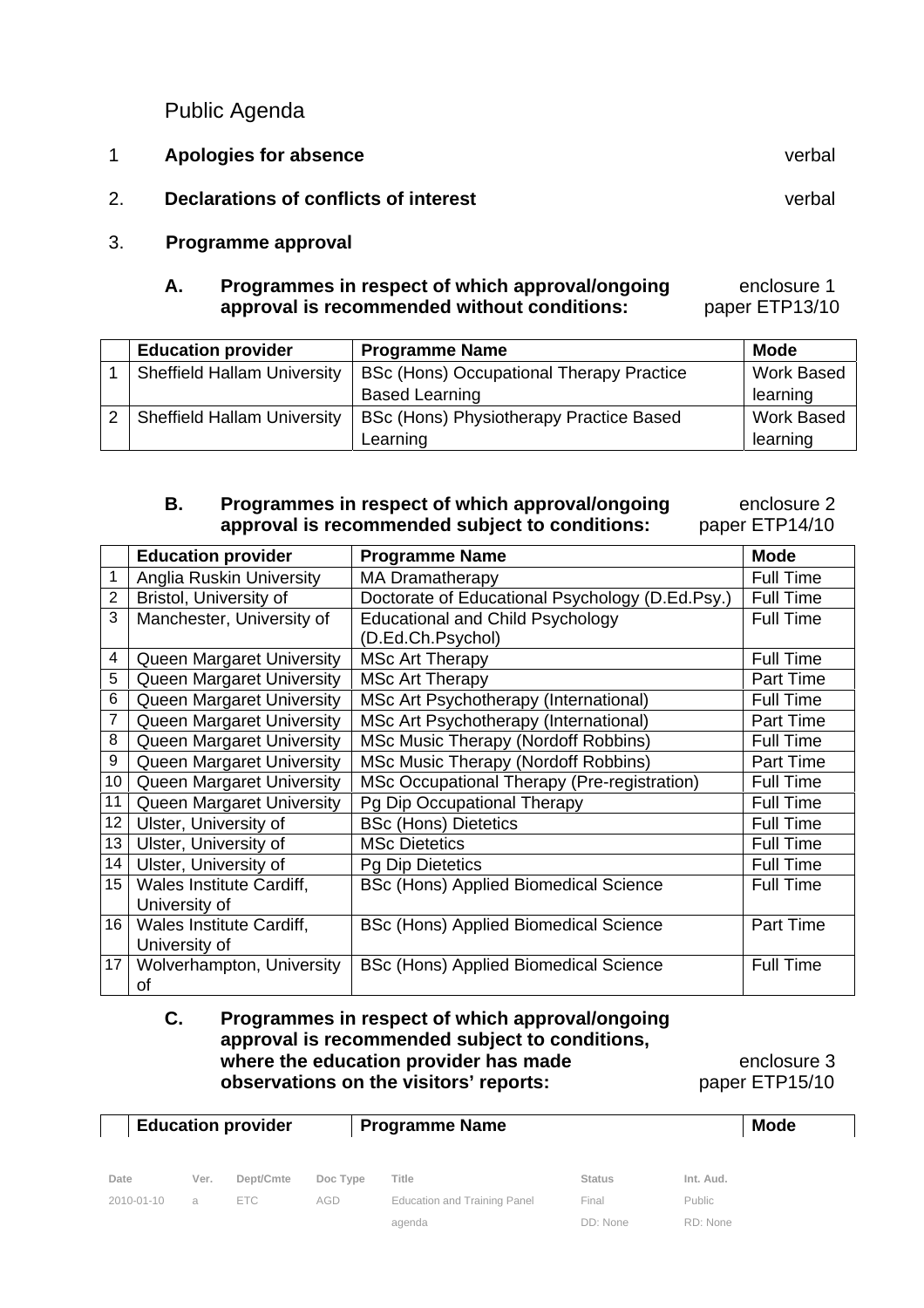|                         | 1   Tavistock & Portman NHS   Doctorate in Child, Community and Educational | Full Time |
|-------------------------|-----------------------------------------------------------------------------|-----------|
| <b>Foundation Trust</b> | Psychology (D.Ch.Ed.Psych.)                                                 |           |

## **D. Programmes previously recommended for approval/ongoing approval subject to conditions and which have now been met:** verbal:

|    | <b>Education provider</b>      | <b>Programme Name</b>                                  | <b>Mode</b>      |
|----|--------------------------------|--------------------------------------------------------|------------------|
|    | Birmingham, University of      | Applied Educational and Child Psychology<br>(D.Ed.Psy) | <b>Full Time</b> |
| 2  | Cumbria, University of         | Non-Medical Prescribing (Masters Level)                | Part Time        |
| 3  | Cumbria, University of         | Non-Medical Prescribing (Undergraduate Level)          | Part Time        |
| 4  | <b>Edge Hill University</b>    | <b>BSc (Hons) Operating Department Practice</b>        | <b>Full Time</b> |
| 5  | <b>Edge Hill University</b>    | Dip HE Operating Department Practice                   | <b>Full Time</b> |
| 6  | Essex, University of           | <b>BSc (Hons) Physiotherapy</b>                        | Part Time        |
| 7  | The Open University            | Diploma in Higher Education in Paramedic               | Part Time        |
|    |                                | <b>Sciences</b>                                        |                  |
| 8  | The Open University            | Foundation Degree in Paramedic Science                 | <b>Part Time</b> |
| 9  | Queen Margaret University      | MSc Occupational Therapy (Pre-registration)            | <b>Full Time</b> |
| 10 | Queen Margaret University      | Pg Dip Occupational Therapy                            | <b>Full Time</b> |
| 11 | Salford, University of         | <b>BSc (Hons) Occupational Therapy</b>                 | <b>Full Time</b> |
| 12 | Salford, University of         | <b>BSc (Hons) Occupational Therapy</b>                 | Part Time        |
| 13 | Tavistock & Portman NHS        | Doctorate in Child, Community and Educational          | <b>Full Time</b> |
|    | Trust                          | Psychology (D.Ch.Ed.Psych.)                            |                  |
|    | 14   University College London | Doctorate in Clinical Psychology (DclinPsych)          | <b>Full Time</b> |

## 4. **Annual monitoring**

## **A. Programmes which have been subject to annual monitoring audit and for which <b>EXACTE 10** enclosure 4 **continuing approval is recommended:** paper ETP16/10

|                | <b>Education Provider</b>                         | <b>Programme Name</b>                                                                            | <b>Mode</b>      |
|----------------|---------------------------------------------------|--------------------------------------------------------------------------------------------------|------------------|
|                | <b>Anglia Ruskin University</b>                   | Advanced Non-Medical Prescribing (level 4)                                                       | <b>Part Time</b> |
| $\overline{2}$ | <b>Anglia Ruskin University</b>                   | BSc (Hons) Radiography (Diagnostic)<br>incorporating DipHE Medical Imaging Practice              | <b>Part Time</b> |
| 3              | <b>Anglia Ruskin University</b>                   | BSc (Hons) Radiography (Therapeutic)<br>incorporating FDSc Radiotherapy and Oncology<br>Practice | <b>Part Time</b> |
| 4              | <b>Anglia Ruskin University</b>                   | <b>DipHE Operating Department Practice</b>                                                       | <b>Full Time</b> |
| 5              | <b>Anglia Ruskin University</b>                   | Non-Medical Prescribing (level 3)                                                                | <b>Part Time</b> |
| 6              | <b>Cardiff University (Prifysgol</b><br>Caerdydd) | BSc (Hons) Diagnostic Radiography and Imaging                                                    | <b>Full Time</b> |
| 7              | <b>Cardiff University (Prifysgol</b><br>Caerdydd) | <b>BSc (Hons) Occupational Therapy</b>                                                           | <b>Full Time</b> |
| 8              | <b>Cardiff University (Prifysgol</b><br>Caerdydd) | BSc (Hons) Occupational Therapy                                                                  | <b>Part Time</b> |
| 9              | <b>Cardiff University (Prifysgol</b><br>Caerdydd) | <b>BSc (Hons) Physiotherapy</b>                                                                  | Full Time        |

| Date               | Ver. Dept/Cmte Doc Type Title |     |                              | <b>Status</b> | Int. Aud. |
|--------------------|-------------------------------|-----|------------------------------|---------------|-----------|
| $2010 - 01 - 10$ a | <b>ETC</b>                    | AGD | Education and Training Panel | Final         | Public    |

agenda

ETC AGD Education and Training Panel

Final DD: None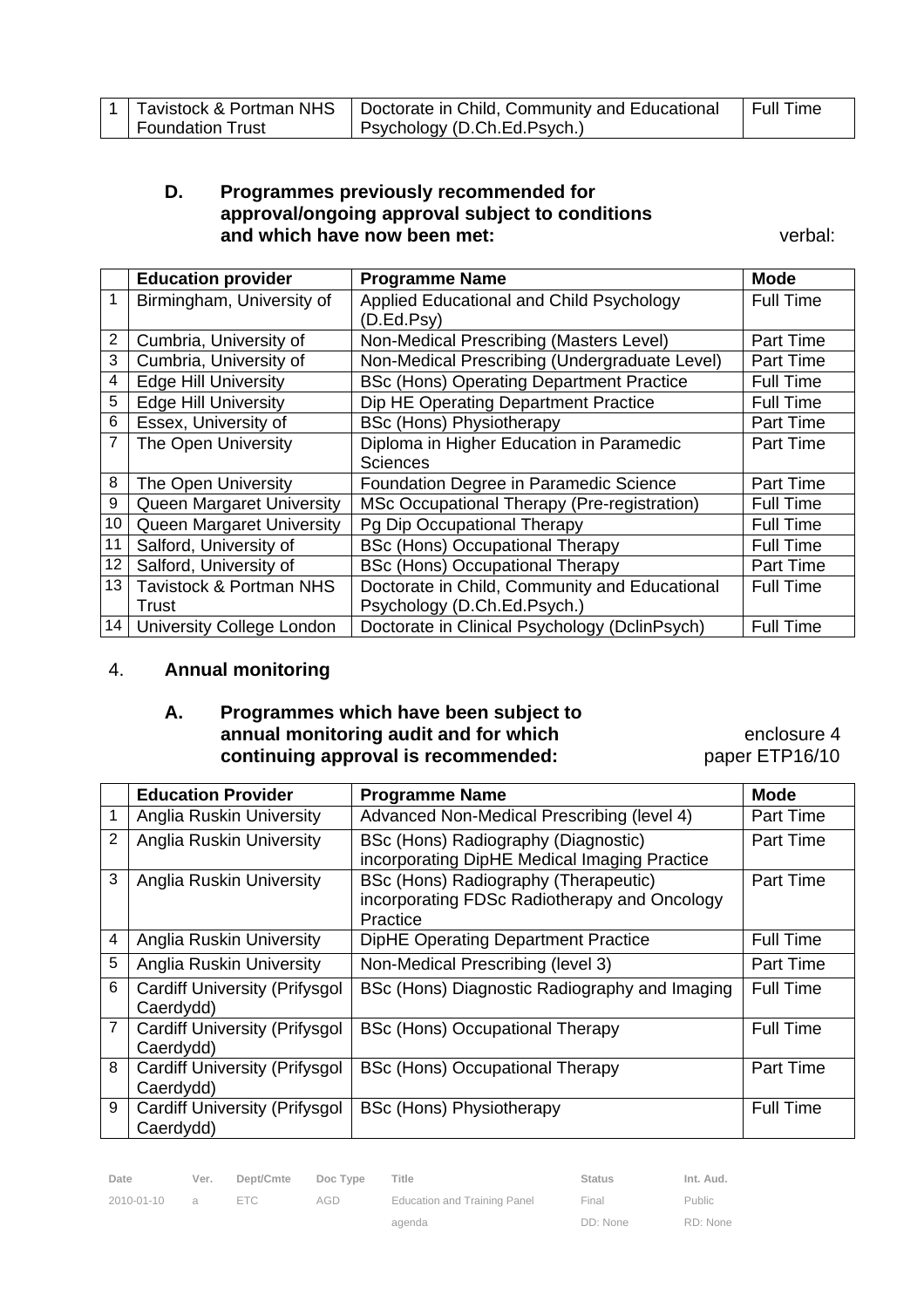| 10 <sup>1</sup> | <b>Cardiff University (Prifysgol</b><br>Caerdydd)          | BSc (Hons) Radiotherapy and Oncology                                                                 | <b>Full Time</b>         |
|-----------------|------------------------------------------------------------|------------------------------------------------------------------------------------------------------|--------------------------|
| 11              | <b>Cardiff University (Prifysgol</b><br>Caerdydd)          | Dip HE Operating Department Practice                                                                 | <b>Full Time</b>         |
| 12              | <b>Cardiff University (Prifysgol</b><br>Caerdydd)          | Pg Dip Occupational Therapy                                                                          | <b>Full Time</b><br>/Acc |
| 13              | East Midlands Ambulance<br><b>Service NHS Trust</b>        | <b>IHCD Paramedic Award</b>                                                                          | <b>Full Time</b>         |
| 14              | <b>East Midlands Ambulance</b><br><b>Service NHS Trust</b> | <b>IHCD Paramedic Award</b>                                                                          | Part Time                |
| 15 <sub>1</sub> | <b>Edinburgh Napier</b><br>University                      | Independent and Supplementary Prescribing for<br>Nurses, Midwives and Allied Health<br>Professionals | <b>Part Time</b>         |
| 16              | Essex, University of                                       | <b>MSc Physiotherapy</b>                                                                             | <b>Full Time</b>         |
| 17              | Glasgow Caledonian<br>University                           | <b>BSc (Hons) Biomedical Science</b>                                                                 | Full Time                |
| 18              | Glasgow Caledonian<br>University                           | <b>DipHE Operating Department Practice</b>                                                           | Full Time                |
| 19              | Glasgow Caledonian<br><b>University</b>                    | Non-Medical Prescribing (SCQF Level 10)                                                              | Part Time                |
| 20              | Glasgow Caledonian<br>University                           | Non-Medical Prescribing (SCQF Level 11)                                                              | Part Time                |
| 21              | Glasgow Caledonian<br>University                           | Non-Medical Prescribing (SCQF Level 9)                                                               | Part Time                |
| 22              | <b>Glyndwr University</b>                                  | <b>BSc (Hons) Occupational Therapy</b>                                                               | Part Time                |
| 23              | <b>Keele University</b>                                    | <b>BSc (Hons) Physiotherapy</b>                                                                      | Part Time                |
| 24              | Leeds Metropolitan<br>University                           | <b>BSc (Hons) Dietetics</b>                                                                          | <b>Full Time</b>         |
| 25              | Leeds Metropolitan<br>University                           | <b>Pg Dip Dietetics</b>                                                                              | <b>Full Time</b>         |
| 26              | London South Bank<br>University                            | <b>BSc (Hons) Physiotherapy</b>                                                                      | Part Time                |
| 27              | London South Bank<br>University                            | Pg Dip Occupational Therapy                                                                          | Full Time                |
| 28              | London South Bank<br>University                            | Postgraduate Certificate in Non-medical<br>Prescribing                                               | Part Time                |
| 29              | Northumbria University at<br>Newcastle                     | Prescribing for Non Medical Health Professionals                                                     | Part Time                |
| 30              | Plymouth, University of                                    | <b>BSc (Hons) Dietetics</b>                                                                          | <b>Full Time</b>         |
| 31              | Plymouth, University of                                    | <b>BSc (Hons) Paramedic Practitioner (Community</b><br>Emergency Health)                             | <b>Full Time</b>         |
| 32              | Plymouth, University of                                    | Graduate Diploma Paramedic Practitioner<br>(Community Emergency Health)                              | <b>Full Time</b>         |
| 33              | Plymouth, University of                                    | Graduate Diploma Paramedic Practitioner<br>(Community Emergency Health)                              | Part Time                |
| 34              | Queen Margaret University                                  | <b>BSc (Hons) Dietetics</b>                                                                          | Full Time                |
| 35              | Queen Margaret University                                  | MSc Radiotherapy and Oncology                                                                        | Part Time                |
| 36              | <b>Robert Gordon University</b>                            | <b>BSc (Hons) Applied Biomedical Sciences</b>                                                        | Full Time                |
| 37              | <b>Robert Gordon University</b>                            | <b>BSc (Hons) Nutrition and Dietetics</b>                                                            | <b>Full Time</b>         |
| 38              | <b>Sheffield Hallam University</b>                         | Pg Dip Radiotherapy and Oncology in Practice                                                         | Full Time                |

| ---- |            |
|------|------------|
|      |            |
|      | 2010-01-10 |

Date Ver. Dept/Cmte Doc Type Title **Status** Status Int. Aud.

2010-01-10 a ETC AGD Education and Training Panel

agenda

Final DD: None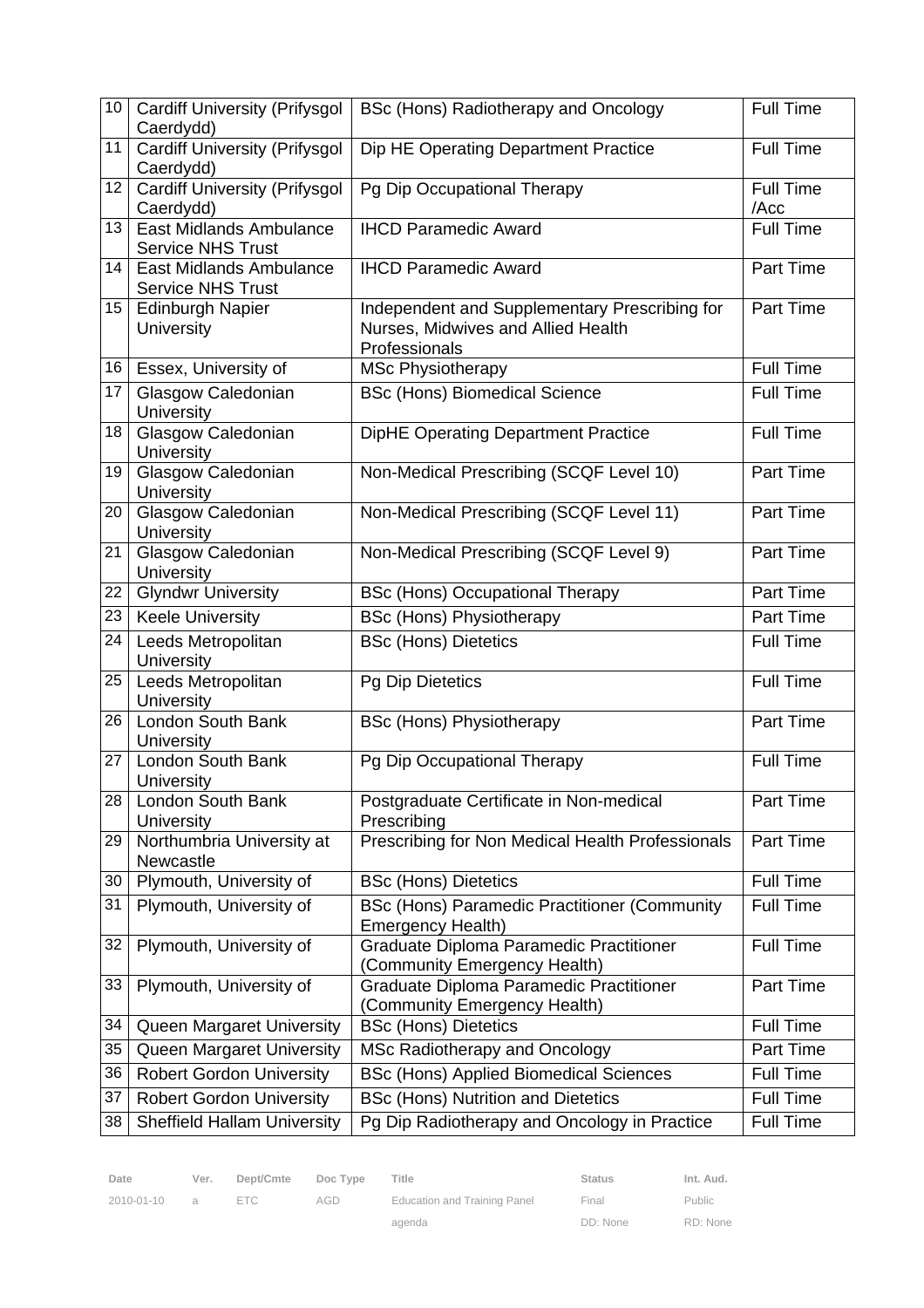| 39 | Strathclyde, University of                             | BSc (Hons) Speech and Language Pathology                                                       | <b>Full Time</b> |
|----|--------------------------------------------------------|------------------------------------------------------------------------------------------------|------------------|
| 40 | <b>Teesside University</b>                             | DipHE Operating Department Practice                                                            | <b>Full Time</b> |
| 41 | <b>Teesside University</b>                             | University Certificate of Postgraduate<br>Professional Development: Non medical<br>Prescribing | Part Time        |
| 42 | <b>Teesside University</b>                             | University Certificate of Professional<br>Development Non-Medical Prescribing                  | <b>Part Time</b> |
| 43 | Ulster, University of                                  | BSc (Hons) Biomedical Science with DPP<br>(Pathology)                                          | <b>Full Time</b> |
| 44 | Ulster, University of                                  | <b>BSc (Hons) Physiotherapy</b>                                                                | <b>Full Time</b> |
| 45 | West of Scotland,<br>University of the                 | <b>BSc (Hons) Applied Biomedical Sciences</b>                                                  | <b>Full Time</b> |
| 46 | York, University of                                    | <b>Extended Independent Supplementary</b><br>Prescribing for Non Medical Prescribers (Level 6) | <b>Part Time</b> |
| 47 | York, University of                                    | Extended Independent Supplementary<br>Prescribing for Non Medical Prescribers (Level 7)        | <b>Part Time</b> |
| 48 | <b>Yorkshire Ambulance</b><br><b>Service NHS Trust</b> | <b>IHCD Paramedic Award</b>                                                                    | <b>Full Time</b> |
| 49 | <b>Yorkshire Ambulance</b><br><b>Service NHS Trust</b> | <b>IHCD Paramedic Award</b>                                                                    | <b>Part Time</b> |

#### **B. Programmes which have been subject to annual monitoring audit and for which an** *enclosure* **5 approval visit is recommended:** Paper ETP17/10

| <b>Education Provider</b> | <b>Programme Name</b>           | <b>Mode</b>      |
|---------------------------|---------------------------------|------------------|
| Queen Margaret            | <b>BSc (Hons) Physiotherapy</b> | <b>Full Time</b> |
| University                |                                 |                  |

#### **C. Programmes for which annual monitoring declarations have been received and for which the Panel is asked to confirm continuing approval:** verbal:

|    | <b>Education Provider</b>                | <b>Programme Name</b>                                      | <b>Mode</b>      |
|----|------------------------------------------|------------------------------------------------------------|------------------|
|    | Bradford, University of                  | <b>BSc (Hons) Applied Biomedical Science</b>               | <b>Full Time</b> |
| 2  | Bradford, University of                  | BSc (Hons) Applied Biomedical Science                      | <b>Part Time</b> |
| 3  | Chester, University of                   | <b>BSc (Hons) Nutrition and Dietetics</b>                  | <b>Full Time</b> |
| 4  | Chester, University of                   | <b>MSc Nutrition and Dietetics</b>                         | <b>Full Time</b> |
| 5  | Chester, University of                   | Pg Dip Nutrition and Dietetics                             | <b>Full Time</b> |
| 6  | Cumbria, University of                   | MSc Physiotherapy (pre registration, Accelerated<br>route) | <b>Full Time</b> |
| 7  | East Anglia, University of               | <b>DipHE Operating Department Practice</b>                 | <b>Full Time</b> |
| 8  | Exeter, University of                    | BSc (Hons) Medical Imaging (Diagnostic<br>Radiography)     | <b>Full Time</b> |
| 9  | London Metropolitan<br>University        | BSc (Hons) Human Nutrition and Dietetics                   | <b>Full Time</b> |
| 10 | London Metropolitan<br><b>University</b> | <b>MSc Human Nutrition and Dietetics</b>                   | <b>Full Time</b> |

| Date         | Ver. | Dept/Cmte | Doc Type | Title                        | <b>Status</b> | Int. Aud.     |
|--------------|------|-----------|----------|------------------------------|---------------|---------------|
| 2010-01-10 a |      | FTC.      | AGD      | Education and Training Panel | Final         | <b>Public</b> |
|              |      |           |          | agenda                       | DD: None      | RD: None      |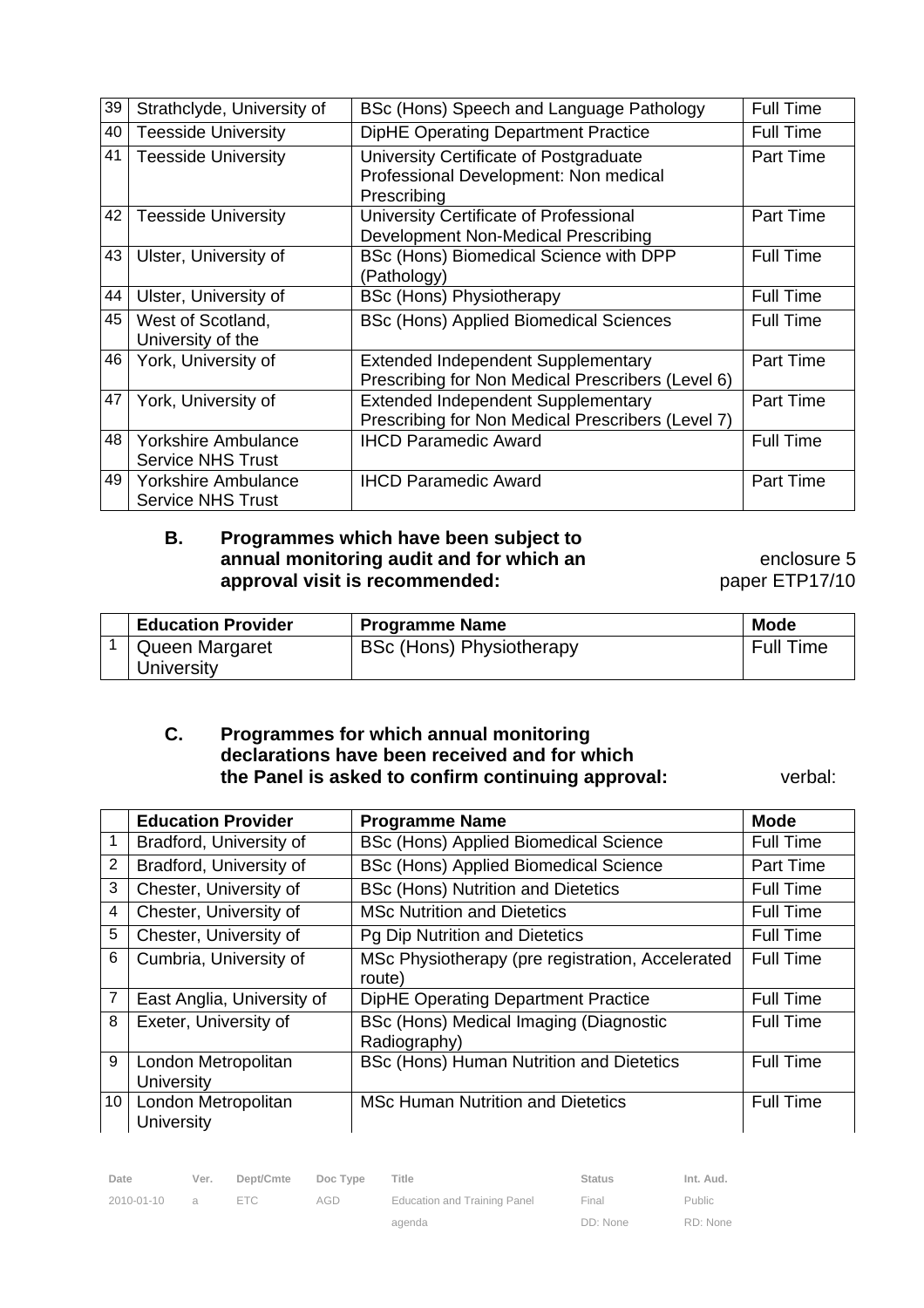| 11 <sup>1</sup> | London Metropolitan<br>University       | Pg Dip Human Nutrition and Dietetics       | <b>Full Time</b>                 |
|-----------------|-----------------------------------------|--------------------------------------------|----------------------------------|
|                 | 12 St George's, University of<br>London | Foundation Degree in Paramedic Science     | <b>Full Time</b>                 |
|                 | 13 Staffordshire University             | BSc (Hons) Occupational Therapy (Outreach) | <b>Part Time</b><br>(In Service) |

#### **D. Practitioner psychologist programmes which have been subject to audit and for which an** *may* **enclosure 6 approval visit planned for 2011/12 is recommended:** paper ETP 18/10

|                 | <b>Education Provider</b>                      | <b>Programme Name</b>                                                 | <b>Mode</b>      |
|-----------------|------------------------------------------------|-----------------------------------------------------------------------|------------------|
| $\mathbf 1$     | <b>Bangor University</b>                       | Doctorate in Clinical Psychology (D.Clin.Psy)                         | Full Time        |
| $\overline{2}$  | Birmingham, University of                      | Doctorate in Forensic Psychology Practice                             | <b>Full Time</b> |
|                 |                                                | (ForenPsyD)                                                           |                  |
| 3               | Birmingham, University of                      | Doctorate in Forensic Psychology Practice                             | Part Time        |
|                 |                                                | (ForenPsyD)                                                           |                  |
| 4               | <b>Cardiff University (Prifysgol</b>           | Doctorate in Educational Psychology (DEdPsy)                          | <b>Full Time</b> |
|                 | Caerdydd)                                      |                                                                       |                  |
| 5               | East Anglia, University of                     | Doctorate in Clinical Psychology (ClinPsyD)                           | <b>Full Time</b> |
| 6               | East London, University of                     | Doctorate in Clinical Psychology (DClinPsy)                           | <b>Full Time</b> |
| 7               | East London, University of                     | Professional Doctorate in Educational and Child                       | <b>Full Time</b> |
|                 |                                                | Psychology (D.Ed.Ch.Psych)                                            |                  |
| 8               | Exeter, University of                          | Educational, Child and Community Psychology                           | <b>Full Time</b> |
| 9               | Hertfordshire, University of                   | (D.Ed.Psy)<br>Doctorate in Clinical Psychology (DClinPsy)             | <b>Full Time</b> |
| 10 <sup>°</sup> | <b>Newcastle University</b>                    | Doctorate in Applied Educational Psychology                           | <b>Full Time</b> |
| 11              | Nottingham, University of                      | Doctorate in Applied Educational Psychology                           | <b>Full Time</b> |
|                 |                                                | (D.App.Ed.Psy)                                                        |                  |
| 12 <sub>2</sub> | Queen Margaret University                      | Professional Doctorate in Health Psychology                           | Part Time        |
| 13              | Queen's University of                          | Doctorate in Educational, Child and Adolescent                        | Full Time        |
|                 | <b>Belfast</b>                                 | Psychology (DECAP)                                                    |                  |
| 14              | Royal Holloway, University                     | Doctorate in Clinical Psychology (DClinPsy)                           | Full Time        |
|                 | of London                                      |                                                                       |                  |
| 15 <sub>1</sub> | Sheffield, University of                       | Doctorate in Clinical Psychology (DclinPsy)                           | <b>Full Time</b> |
| 16              | Sheffield, University of                       | Doctor of Educational and Child Psychology                            | <b>Full Time</b> |
|                 |                                                | (DEdCPsy)                                                             |                  |
| 17              | Southampton, University of                     | Doctorate in Clinical Psychology (DclinPsychol)                       | Full Time        |
| 18              | <b>Staffordshire University</b>                | Professional Doctorate in Health Psychology                           | <b>Full Time</b> |
| 19              | <b>Staffordshire University</b>                | Professional Doctorate in Health Psychology                           | Part Time        |
| 20              | Surrey, University of                          | PsychD Psychotherapeutic and Counselling                              | <b>Full Time</b> |
|                 |                                                | Psychology (PsychD)                                                   |                  |
| 21              | <b>University College London</b>               | Educational and Child Psychology (D.Ed.Psy)                           | Full Time        |
| 22              | West of England, Bristol,                      | Professional Doctorate in Counselling                                 | <b>Full Time</b> |
|                 | University of the                              | Psychology                                                            |                  |
| 23              | West of England, Bristol,                      | Professional Doctorate in Counselling                                 | Part Time        |
| 24              | University of the<br>Wolverhampton, University | Psychology<br><b>Practitioner Doctorate in Counselling Psychology</b> | Full Time        |
|                 | of                                             | (DcounsPsy)                                                           |                  |

agenda

Final DD: None